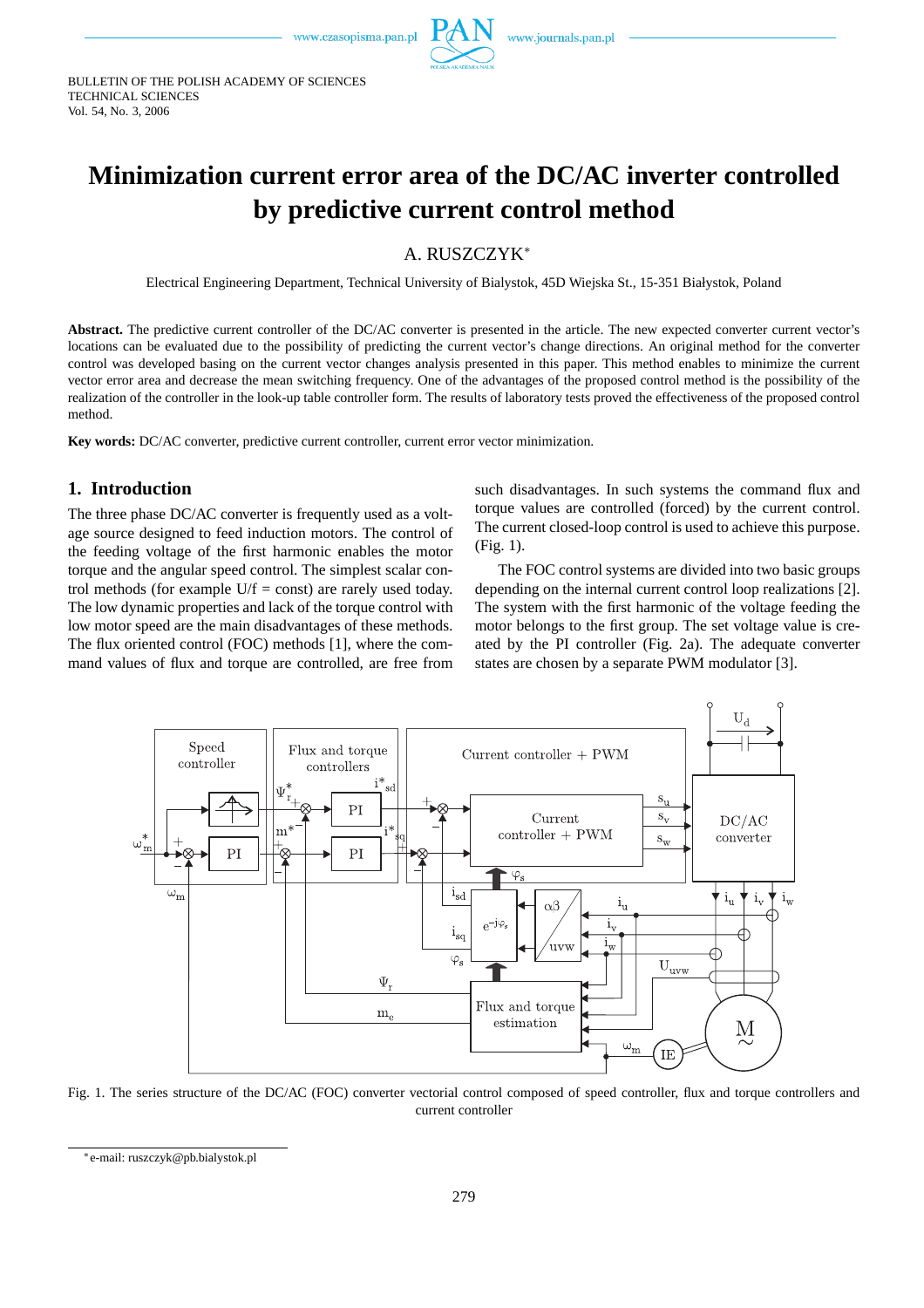

A. Ruszczyk



Fig. 2. The linear current controller with (a) separate modulator and (b) nonlinear current controller as modulator

The systems using nonlinear elements (comparators) belong to the second group. The comparators determine the current error signs in the three phases feeding the motor. This way, the information about the desired configuration of the converter state is provided (Fig. 2b). The controllers of the second group are universally assumed a solution which enables a better current control dynamic than the controllers of the first group (with PI controllers).

The current controller is responsible for the whole system quality [4]. It means that, the current control loop's respond time should be as short as possible in order to guarantee the high dynamic properties of the drive. In the steady state, the current error should have values close to zero. The current controller should fulfill the following requirements:

- precisely follow the command signal when the output frequency is changed (lack of the amplitude and phase error),
- quickly react to the command value changes ensuring good system dynamic,
- work with limited or constant switching frequency to guarantee the safe converter transistors operation.

### **2. The predictive current controller**

The theory proposed by I. Nagy [5] and developed by A. Sikorski [6] can be used to analyze nonlinear systems. This theory enables the current vector changes prediction depending on the converter switching state. The predictive current controller uses this theory basing on the load and converter vectorial models (Fig. 3). There is an extensive variety of methods which can be defined as "predictive". If the control system uses knowledge about the behavior of the controlled object after force change, while choosing the optimal control, it can be called the predictive controller [7–9].



Fig. 3. The predictive current controller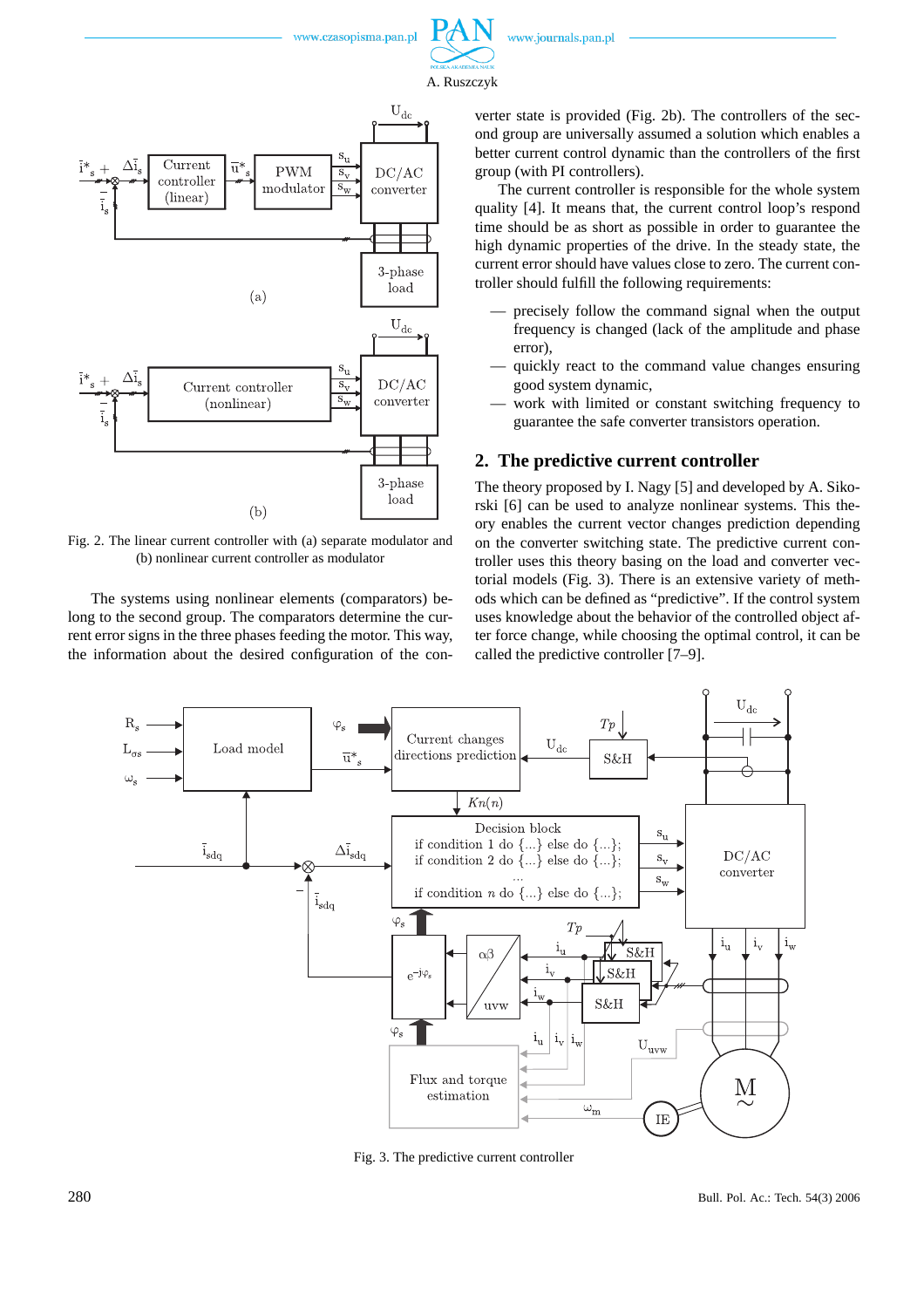

#### *Minimization current error area of the DC/AC inverter controlled by predictive current control method*



Fig. 4. The example of the complex plane division on the particular areas to which the switches configurations are described



Fig. 5. The graphical illustration of the current vector move direction described by Eq. (3)

On account of the widespread application of microprocessors in control systems, predictive controllers operate with constant calculation time. It means that the decision about the converter switches states change is taken by the control system in the discrete time moments  $Tp$ . Therefore the maximal switching frequency is limited to the sampling frequency. The control system checks the error vector location on the complex plane in the discrete moments (Fig. 4). The converter transistors states are chosen depending on the vector location.

The method of mean switching frequency minimization proposed in [10] is realized by the middle of circular error area (in which the "zero" vector is used) determination. It is the consequence of the assumption that, the "zero" vector always ensures the lowest dynamic of the current changes. This assumption is true only for the low motor speed (low value of electromotive force). With the high motor speed, close to the nominal value, the "zero" voltage vector produces the high changes of the current vector, which is the reason of the worse quality of current shaping. Therefore, the internal area (radius), in which the vector causing the slowest current changes, should be changed. It should also be checked whether it is still the "zero" vector [11,12].

#### **3. The current vector changes prediction**

The possibility of defining the current vector predicted directions' changes forms the basis for carrying out the analysis connected with the error area minimization in the system with the predictive current controller.

Taking into equation, the converter description in  $dq$  reference frame:

$$
\overline{U}_d\left[n\right] = \begin{cases} \frac{2}{3}U_{DC} \cdot e^{j\left[(n-1)\frac{\pi}{3} - \omega_s t\right]} : \text{for } n = \langle 1, 2, 3, 4, 5, 6 \rangle\\ 0 & : \text{for } n = \langle 0, 7 \rangle \end{cases} \tag{1}
$$

where:

 $\frac{2}{3}U_{DC} \cdot e^{j(n-1)\frac{\pi}{3}}$  – the converter output voltage vector defined by the conduction switches configuration ( $n = 1,2,3,4,5,6$ ),

 $\omega_s t$  – the synchronous angle of the vector rotation, and stator motor voltage equation for the command values:

$$
\overline{U}_s^* = \overline{E}_s + R_s \overline{i}_{sdq}^* + j\omega_s L_{\sigma s} \overline{i}_{sdq}^* = U_d^* + jU_q^* \qquad (2)
$$

where:

 $\overline{i}_{sdq}^*$  – the stator current vector command value in the rotated reference frame  $dq$ ,

 $\overline{E}_s$  – the electromotive force vector,

 $R_s$ ,  $L_{\sigma s}$  – resistance and leakage inductance of the stator winding.

The equation describing the direction and the speed of the converter output current vector changes can be determined [12]:

$$
L_{\sigma s} \frac{d}{dt} \bar{i}_{sdq}[n] = -\bar{U}_s^* + \bar{U}_d[n] = \overline{K}u[n] \qquad (3a)
$$

$$
\frac{d}{dt}\overline{i}_{sdq}[n] = \left(-\overline{U}_s^* + \overline{U}_d[n]\right) / L_{\sigma s} = \overline{K}i[n] \qquad (3b)
$$

The solution of Eq. (3) depends on the parameter value  $n$  (configuration of the converter conduction switches). The graphical illustration of the current vector move direction was shown in Fig. 5. The vector  $\overline{K}u[n]$  length is determined the current vector changes speed.

Because the predictive controller operates as discrete system, the prediction of the new current vector location is made on the basis of the current vector actual location  $\overline{i}_{sdq}[p]$  (step p) and its change induced by its derivative calculated after time  $T_p$ .

$$
\bar{i}_{sdq}[p+1] = \bar{i}_{sdq}[p] + \frac{d}{dt}\bar{i}_{sdq}[n] \cdot T_p \tag{4}
$$

where:

 $[p], [p+1]$  – the following sample steps of the microprocessors system,

 $[n]$  – the derivative coefficient depending on the converter conduction switches configuration ( $n = 0, 1, 2, 3, 4, 5, 6, 7$ ).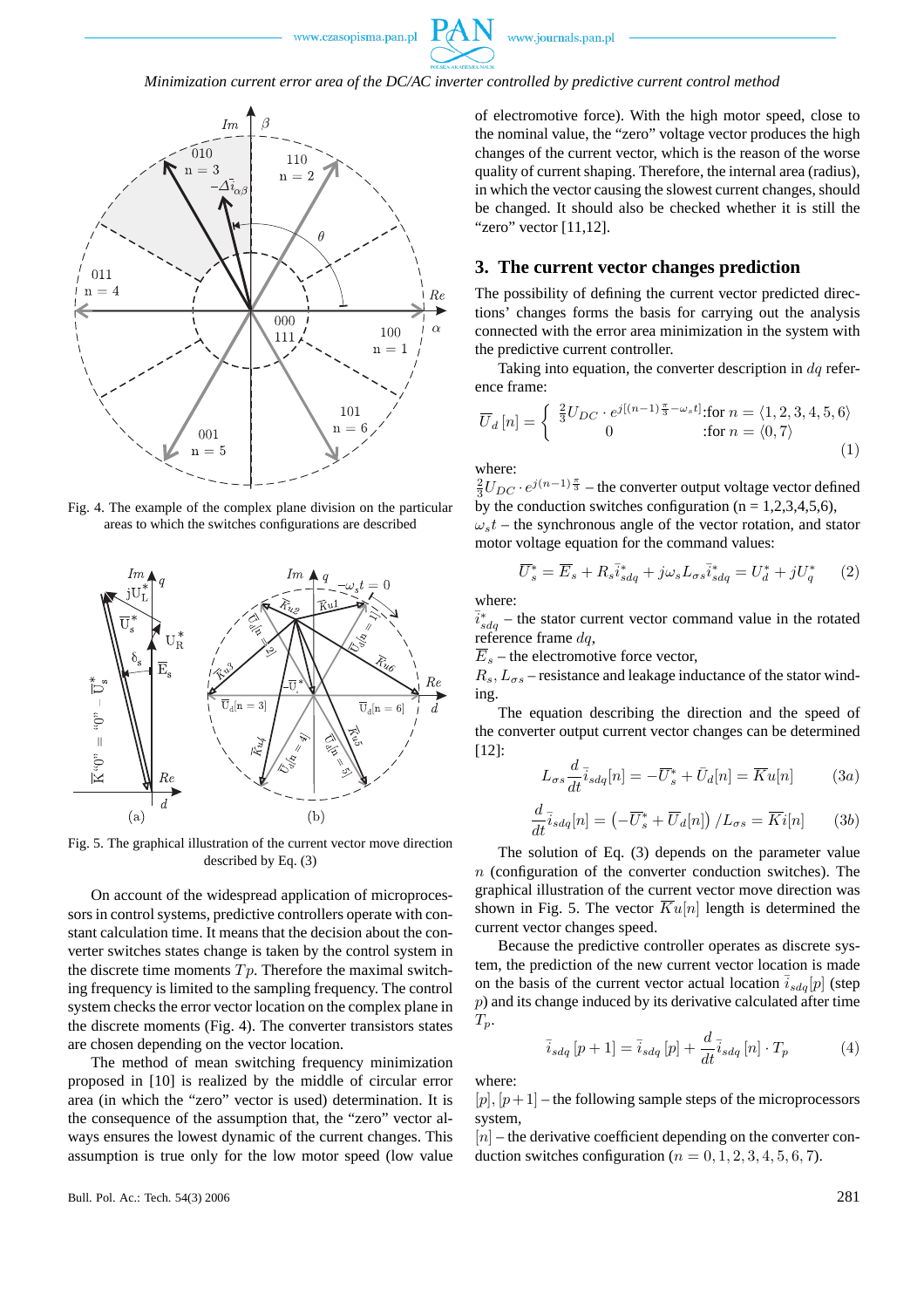

Fig. 6. The three direction vectors ensuring (a) the current vector control principle of the error area division on (b) the areas of direction vectors  $\overline{Ki}[n]$  and principle of direction vectors influence on (c) the real current vector  $\overline{i}_{dq}$  for DC/AC converter



Fig. 7. The error vector  $\Delta \bar{i}[p]$  area border division move with vector (a)  $\bar{G}d$  for the two analyzed vectors  $\bar{K}i[n]$  and (b) the borders division move for the all analyzed directions vectors pairs  $\overline{Ki}[n]$ 



Fig. 8. The current error vector  $\Delta i_{sdq}$  move with standard error area division (a) and with the area division border change (b) for DC/AC converter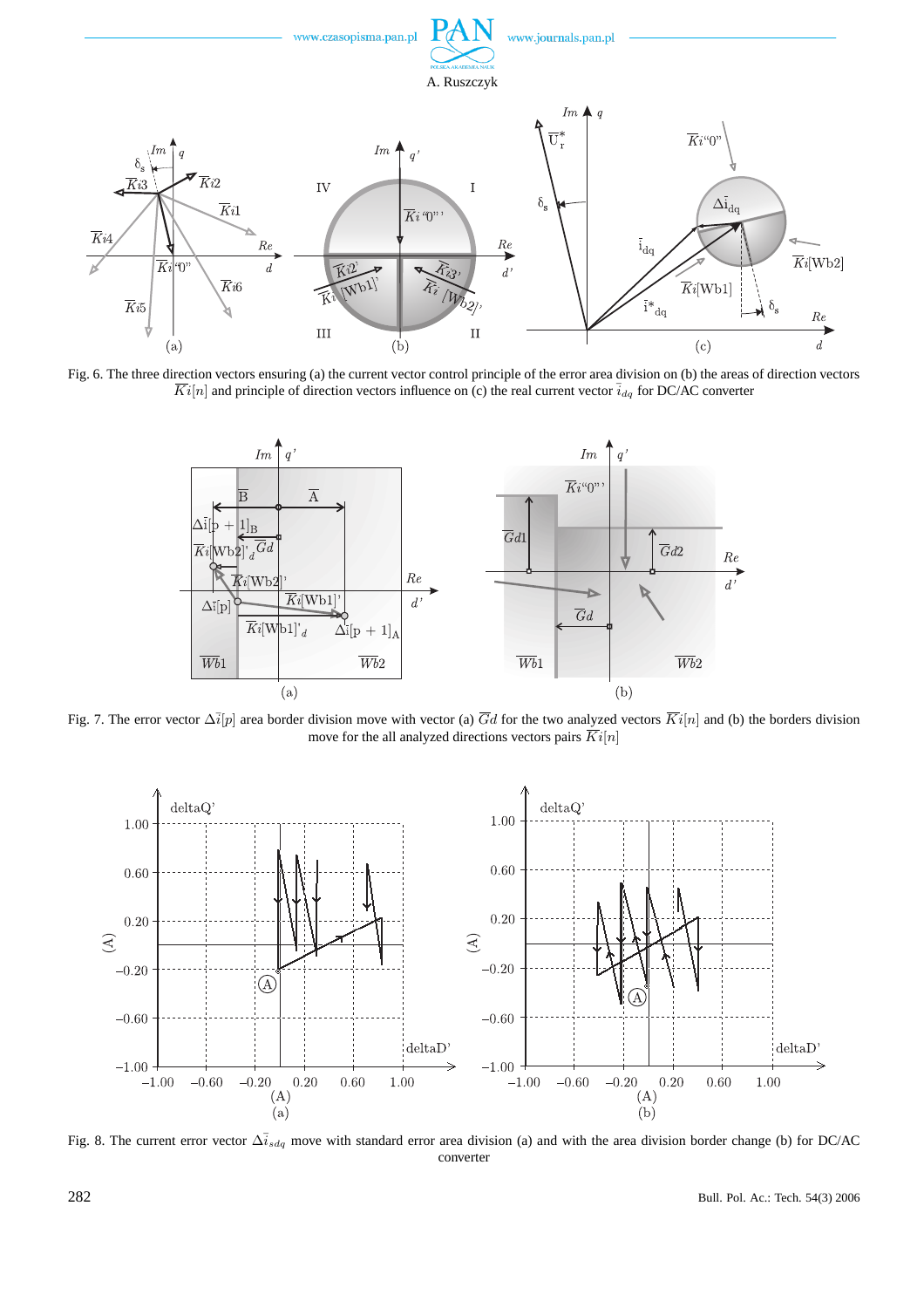



*Minimization current error area of the DC/AC inverter controlled by predictive current control method*



Fig. 9. The current error vector  $\Delta \bar{i}_{sdq}$  trajectory with standard error area division (a) and with the area division border change (b) for DC/AC converter



Fig. 10. The current error vector  $\Delta \bar{i}_{sdq}$  trajectory of the DC/AC converter with (a) delta-modulation current controller and with (b) predictive controller with error area division border move

It gives the possibility of the predictive current vector error  $\Delta i_{sdq}[p+1]$  determination as well as the assessment of the correctness transistors configuration chosen (taking into account the optimization criteria).

$$
\Delta \bar{i}_{sdq}[p+1] = \bar{i}_{sdq}[p+1] - \bar{i}_{sdq}^* \tag{5}
$$

By analyzing the position of the vector directions  $\overline{K}u[n]$  in Fig. 5b, we can see that only three vectors  $\overline{K}u[n]$  are needed to control the output current vector. In Fig. 5b these are  $\overline{K}u[1]$ ,  $\overline{K}u[2]$  and  $\overline{K}^00$ " vectors. The shortest direction vectors (the smaller derivative value) guarantee the smallest speed of the current changes.

#### **4. The error area minimization principle**

The assumption that among from all the converter switches configurations there are three, which practically always permit to control the converter current output control (Fig.6a) is based upon the algorithms syntheses (operating on the principle of the current vector error area division). This assumption determines the complex plane division for the three areas (Fig. 6b) to which the three output voltage vectors are described (one to each area). The output voltage vectors described to their particular areas cause the move of the error current vector into the reference frame beginning (real current vector into its com-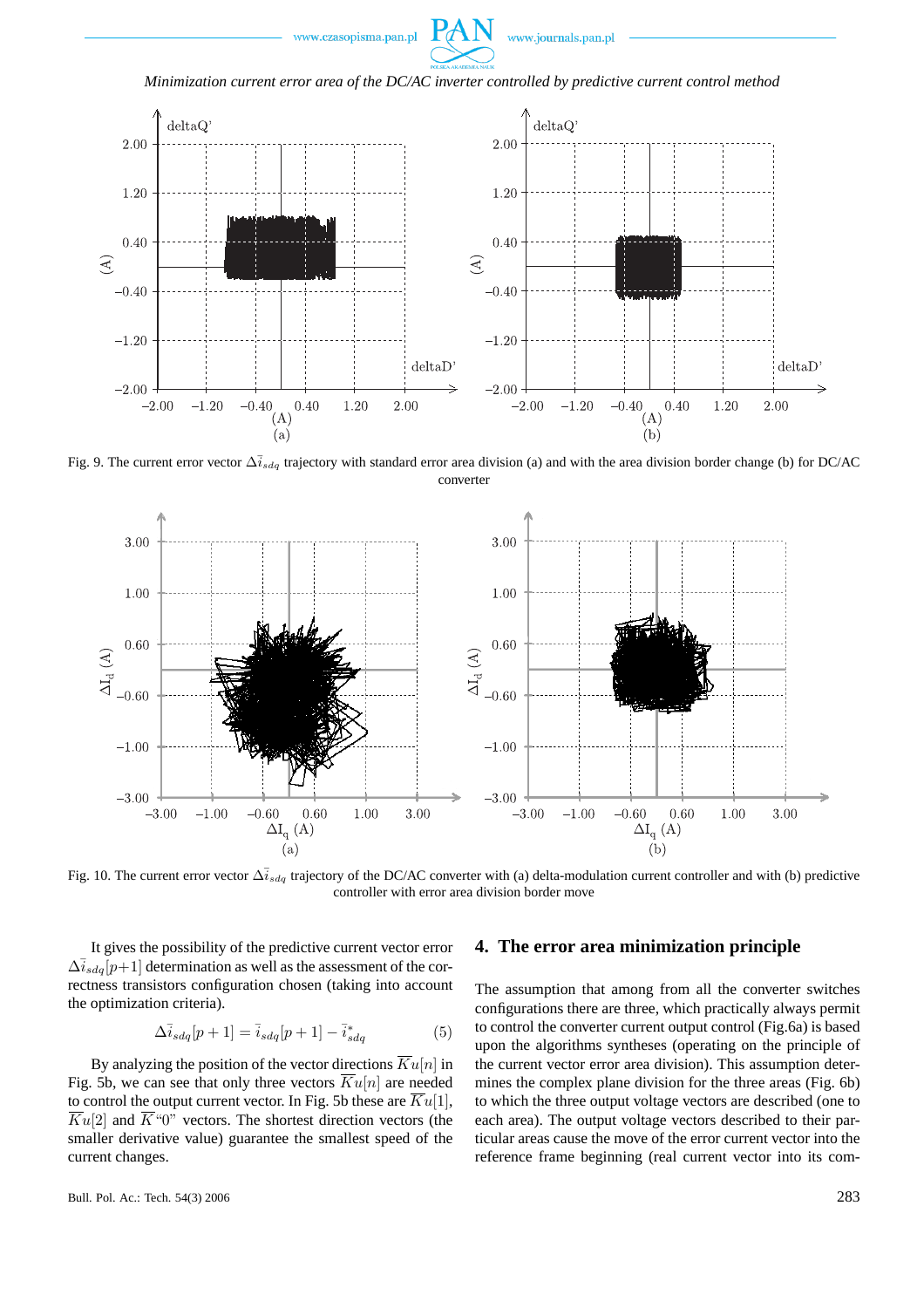www.journals.pan.pl

A. Ruszczyk

mand value). By checking in which sector the current error vector is, the control system chooses the switching configuration described to this area.

In order to minimize the current error vector amplitude, the vector characterized by minimal derivative should be used in the maximal part of error area, first of all, when the real current vector is close to its command value. This condition can be fulfilled by shifting the borderlines of the error area defined in Fig. 6b. The error area borderline should be moved in such direction and with such value (for example with vector  $\overline{G}d$  – Fig. 7a) so that the impact of one of the possible direction vectors  $(\overline{Ki}|Wb1|'$  or  $\overline{Ki}|Wb2|'$ ) on the error vector  $\Delta i[p]$  provoked the error vector's move to one of the two feasible points  $(\Delta \bar{i}[p+1]_A$  or  $\Delta \bar{i}[p+1]_B)$  which are equidistant to the q' axis  $(\overline{A} + \overline{B} = 0)$ . The move vector is calculated on the basis of the analysis of the competitive direction vectors  $(Ki[Wh1]$ <sup>n</sup> or  $\overline{Ki}[Wb2]'$ ) influence on the length of the error component, perpendicular to the reference frame axis along which the borderline runs [13].

A separate analysis of mutual influence of the three pairs of competitive direction vectors  $\overline{K}u[n]$  allows to calculate the shift values of all borderlines of the error area. Exemplary solution to a specific system state is shown in Fig. 7b.

The initial confirmation of the analysis correctness and the error area minimization effectiveness were carried out by simulations. The comparison of the current controller without the modification of the error area borderlines as well as the current controller with the proposed modification, were carried out in the simulations. Fig. 8a shows that when current error vector  $\Delta \bar{i}_{sda}$  takes the point "A", the second direction vector  $Ki[n]$  immediately "throws it out" to a considerable distance. The error area borderline shift definitely improves the current shaping. Fig. 8b shown a situation where current error vector takes "A" point and the long direction vector was not used.

#### **5. The laboratory test results**

The laboratory tests were carried out in the drive system with the following motor dates: the nominal power  $P_n = 3$  [kW], the nominal rotation  $n_n = 1415$  [min<sup>-1</sup>], the pole number  $p = 2$ , the nominal current  $I_n = 6.9$  [A], the stator nominal leakage inductance  $L_{\sigma s} = 11$  [mH] and rotor resistance  $R_s = 1.9$  [ $\Omega$ ]. The standard transistors module PM15RSH120 was used as a DC/AC converter. The control system was realized on a floating-point processor ADSP-21061. The FOC method of motor control with the current controller was applied. In the first of the examined events the delta-modulation current controller was used. In the second event, the predictive controller operating according to the principle of the error area minimization presented in this paper. The current error vector magnitude reduction is clearly presented in the figure below (Fig. 9).

About 45% of the current error vector's amplitude minimization was achieved after application of the proposed method of control. As a result, the coefficient  $THD<sub>I</sub> = 17\%$ with delta-modulation decreased to 10% when the predictive controller was used.

Additionally the mean switching frequency with predictive controller was reduced. The switching frequency decrease results from the fact that during several sampling steps, the current error vector stays in the same error area. The same vector of converter output voltage is used. The mean switching frequency of the converter with predictive controller is 14% smaller for the nominal motor speed (about 1450 r.p.m.) than with the delta-modulation controller. In the scope of low motor velocities  $\omega_m/\omega_{nM} = 0.02$  (30 r.p.m.) the mean switching frequency is even 95% smaller (Fig. 10).

#### **6. Conclusions**

Results of the predictive current controller operation were compared to the system operation with delta-modulation controller. It was proved that the current error area shaped by the converter transistor can be decreased with the additional limitation of the mean switching frequency. The smaller error area means the current feeding motor ripples decrease (smaller  $THD<sub>I</sub>$ ). The mean switching frequency decrease means the converter transistors switching power dissipation decrease (higher efficiency). The proposed method can be applied in a tabular form. The values of the error area border moves can be presented in the form of a table. The table argument is synchronous turn angle  $\omega_s t$  and the range of angular motor speed. It enables an increase of sample frequency or the system realization using slower microprocessors.

**Acknowledgements.** This work was supported by the Polish Ministry of Science and Informatization under Grant KBN 4 T10A 070 25 and Technical University of Bialystok under project W/WE/11/03.

**REFERENCES** 

- [1] K.B. Bose, "Power electronics and variable frequency drives: technology and applications", *Piscataway IEEE Press*, 590– 592 (1997).
- [2] M.P. Kaźmierkowski, R Krishan., and F. Blaabjerg, *Control in Power Electronics – Selected Problems*, Amsterdam: Academic Press, 2002.
- [3] J. Holtz; "Pulsewidth modulation a survey", *IEEE Transactions on Industrial Electronics* 39 (5), 410–420 (1992).
- [4] M.P. Kaźmierkowski, "Control strategies for PWM rectifier/inverter – fed induction motors", *9th Int. Conf. on Power Electronics and Motion Control, EPE-PEMC'2000* 1, 69–78 (2000).
- [5] I. Nagy, "Control algorithm of a three phase voltage sourced reversible rectifier", *4th Eur. Conf. on Power Electronics and Application* 3, Firenze, Italy, 287–292 (1991).
- [6] A. Sikorski, "Problems connected with the minimization of switching losses in AC/DC/AC - PWM converter feeding the induction machine", *Scientific Debates* 58, Technical University of Bialystok Press, Białystok, 1998, (in Polish).
- [7] J. Holtz and S. Stadtfeld, "A predictive controller for the stator current vector of AC-machines fed from a switched voltage source", *Conf. Record IPEC Tokyo* 2, 1665–1675 (1983).
- [8] J. Holtz and S. Stadtfeld, "A PWM inverter drive system with on-line optimized pulse patterns", *First Eur. Conf. on Power Electronics and Application* 3, 21–25 (1985).